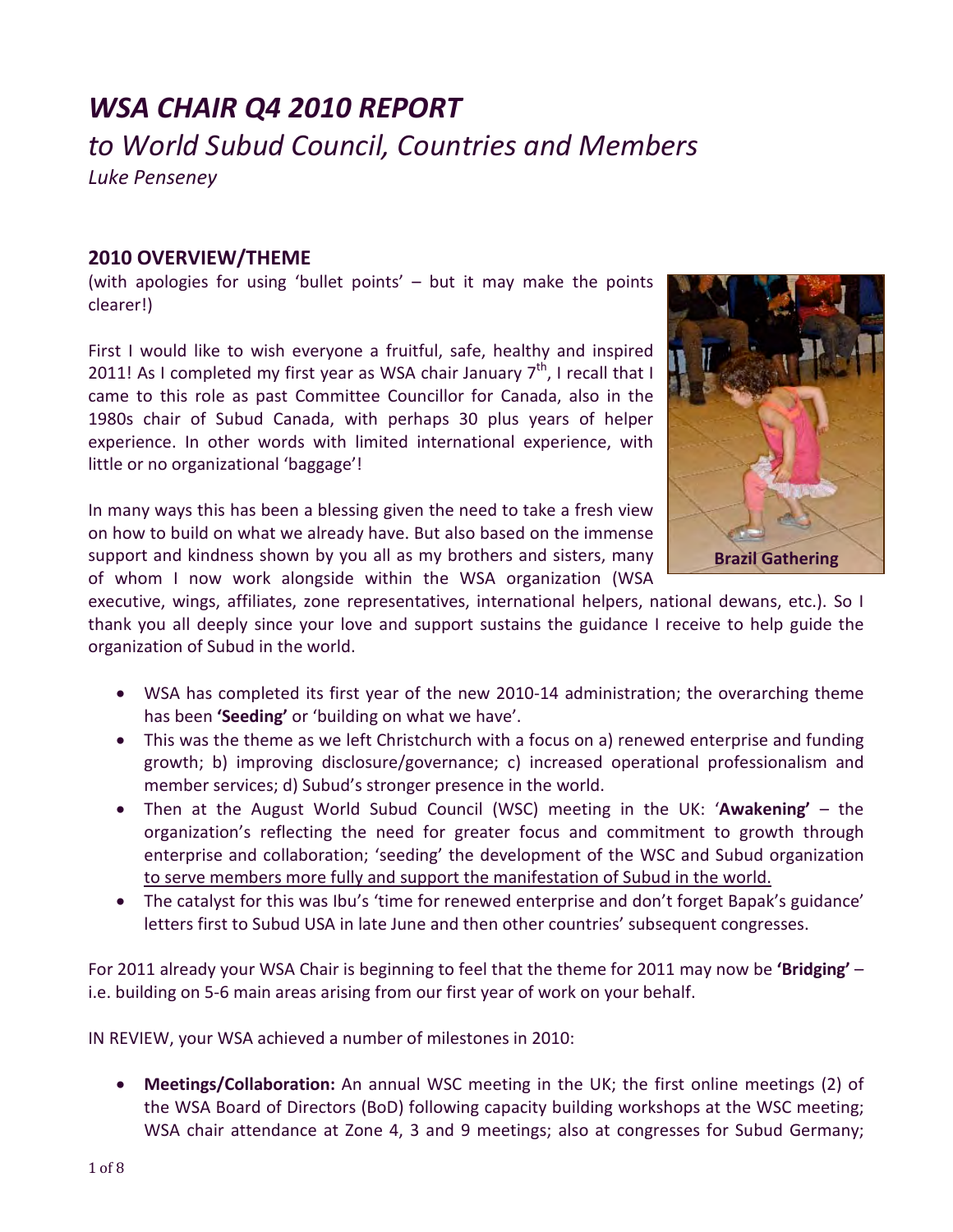Holland; Canada; USA; and Britain; regular WSA team connection with MSF board of trustees; SDIA board of directors; SESI; SICA chair; SYAI reps.; less so with SIHA chair since the WSC meeting;

- **Enterprise/Member Services:** the inauguration of new and upgraded services for members with the WSS – Web Services Store; upgraded WSA Translations; supporting SESI-SDIA-SICA-MSF etc. links for greater collaboration; first steps towards developing a semi-professional WSA Public Relations function alongside the evolving External Relations function;
- **Subud Archives/Patrimony:** the completion of WSA Archives first phase repatriation of the full WSA collection of Bapak's Talks on tape and databases; support for the strategic plan for Wisma Subud (WSHPP) and Bapak's homes; first steps looking into WSA UNESCO consultative status alongside SDIA;
- **Organizational Renewal:** rejuvenation/support for new SESI, SICA and SYA leadership (6 reps up from 2); WSA collaborating with both SDIA and MSF via the WSA chair's ex officio director/trustee links to both; establishing new and continuing with existing projects for WSA Communications; Communities; Governance; Africa; Budget/Fundraising; UNESCO initiatives; International Centres;
- **Due Diligence/Project review:** in-depth project reviews on: WSA/MSF donor/project review guidelines; Kalimantan mining/KIC-KGC context for members; Rungan Sari development phase II outlook; Amanacer urgent strategic/operational restructuring; Wisma Subud/WSHPP reviewsupport for the planning/operating team; initial media/websites/networking protocols review within the Subud organization; reviewing the evolving WSA External Relations brief and modus operandi alongside emerging WSA public relations needs;
- **Operational Development:** WSC capacity building for the WSA directors/BoD; leading the BoD towards new responsibilities overseeing the work of the WSC/WSA; WSA working alongside MSF as it builds its investment management and international governance capacity; inaugural BoD online meetings in December/January; participating in WSA executive team development; regular weekly/monthly organizational meetings; WSA exec/WSA chairs; wings/affiliates plus special projects; WSA BoD, etc.;

2011 OUTLOOK: We end this first year having both built on past projects and initiated new projects as promised in Christchurch. The focus now shifts to focusing on 5-6 key areas in 2011 from within these 2010 initiatives. These areas include: **(1) Subud Communities** and International Centres; **(2) International Archives** and the patrimony of Subud; **(3) International Enterprise**/Coordinated Fundraising; **(4) Communications**/External Relations and PR; **(5) Organizational Development**/good governance; **(6) New Growth**/Africa, Translations, Member Services etc.

## **CONTENTS**

- 1. Gatherings attended by the WSA chair in Q4 2010
- 2. Ongoing initiatives
- 3. Initiatives arising
- 4. WSA chair's links with affiliates, activities and foundation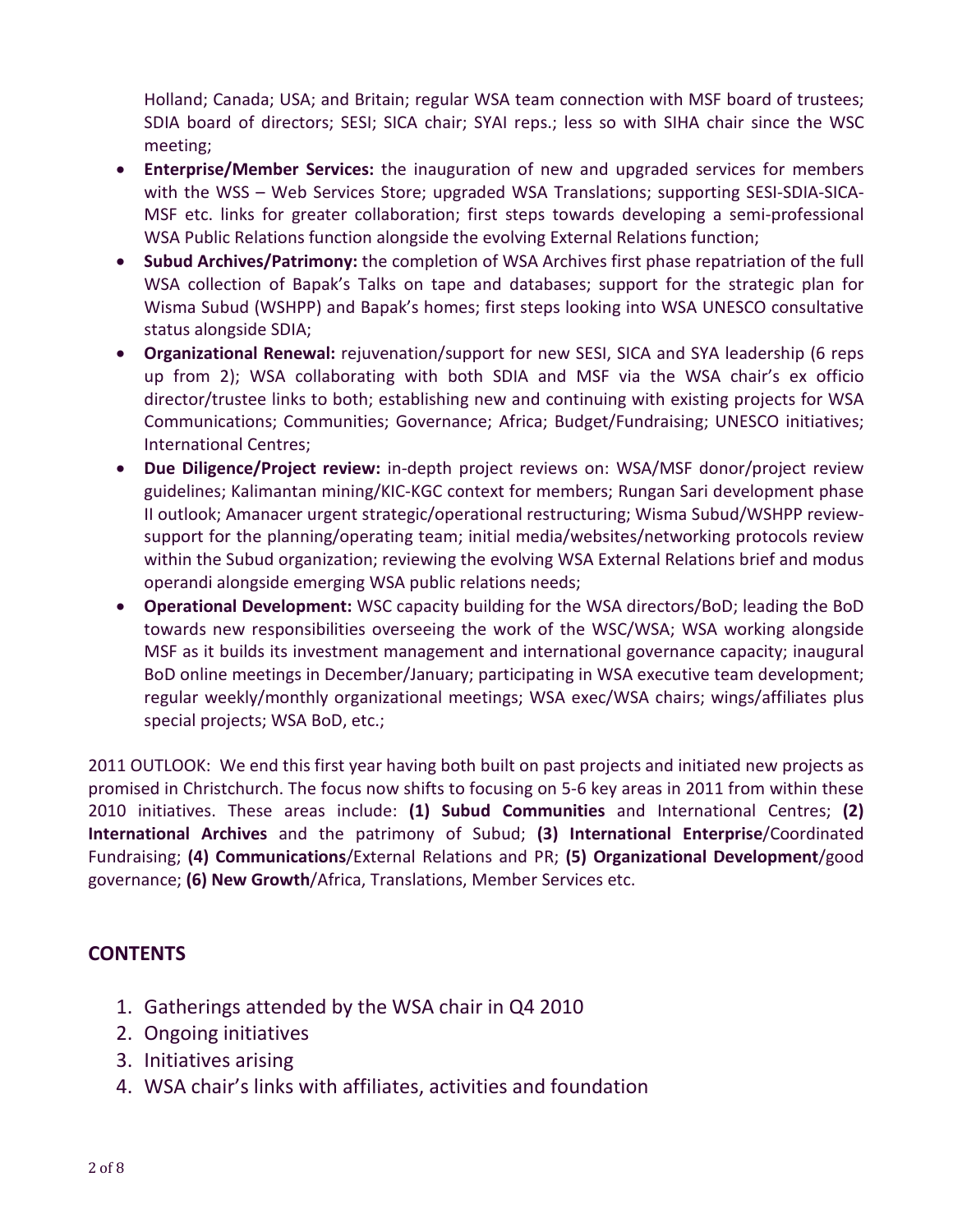#### **1. GATHERINGS ATTENDED: An amazing guided, blessed mission to South America**



**ZONE 9 GATHERING, FLORIANAPOLIS, BRAZIL**

**Zone 9 meeting with the nine members of the international delegation: Elaina IH; Grace IH (partly hidden); Daniela IH; Elfrieda (Canada); Manuel IH (back centre); Hamilton IH; Reynaldo (right back); Mauricio Zone 9 Rep; Luke WSA chair; Pavel Zone 8 Rep.**

- Abstract: intense; close and profoundly widening Z9 Congress; 3-days at beach resort; 50 attendees from Brazil/20; Argentina/10; IHs, WSA Chair, ZRs/9: Peru/7 plus; blessing on Zone 9 representation;
- WSC in miniature and WSA role opened up another huge notch; completed the circle of connecting with the 18 IHs building new bonds to new contacts with Manuel/Chile, Reynaldo/Colombia, Daniela/Colombia; alongside existing relationships with Hamilton, Grace and Elaina;
- Structure: laid-back meetings, testing around what helps/hinders WSA, Zone Rep and Country Chairs/Reps. roles;
- Testing: around attitude/state/significance of



**Elisa, Luke, Paloma, Subud Brazil and Sao Paulo chairs and members and Mauricio with our new Zone 9 Gathering name tags.**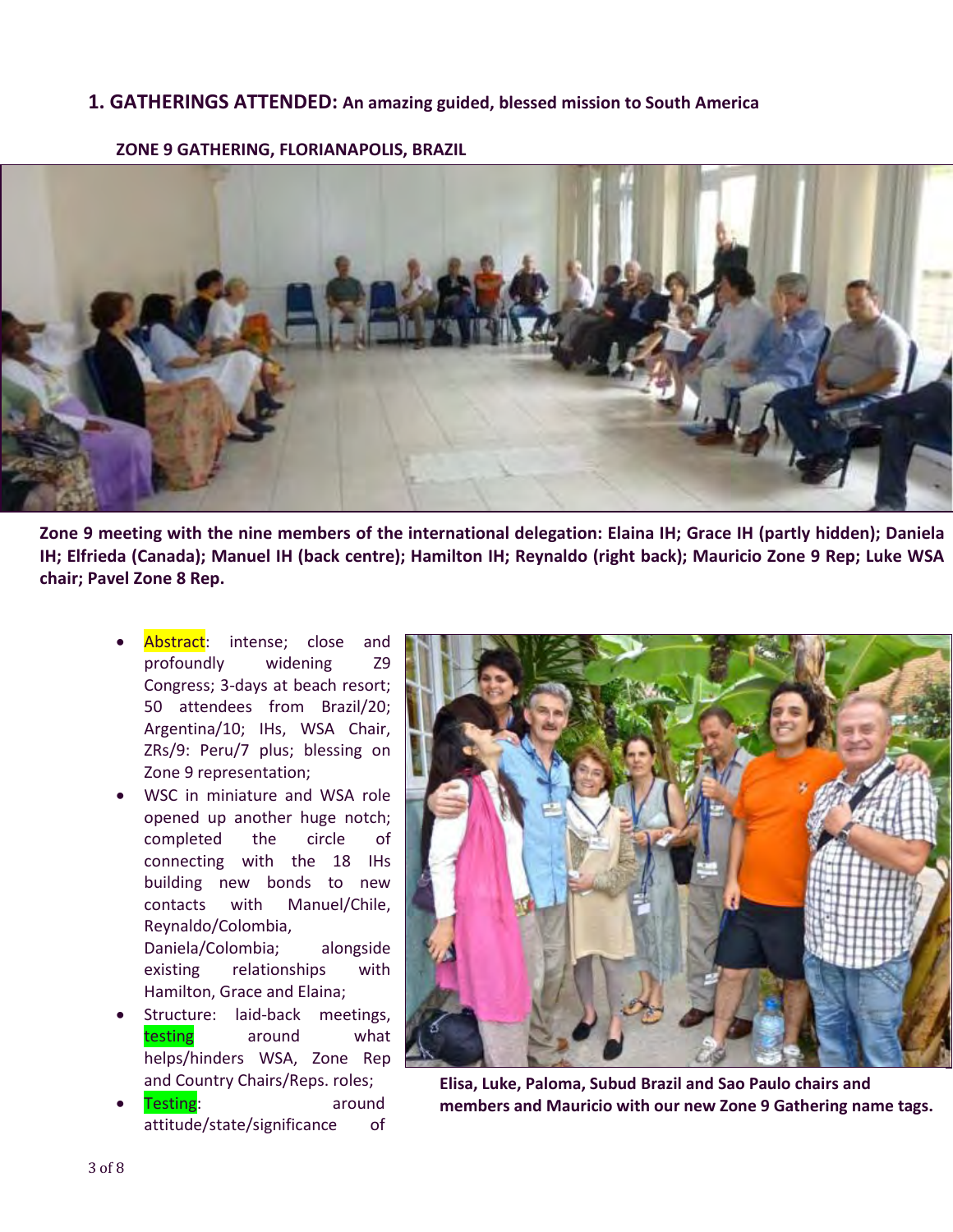WSA chair visits to Brazil, Amanacer and Buenos Aires; Results: I had originally considered only a fact-finding visit to Colombia and Argentina; but this became more of a mission; going to Amanacer with huge, panoramic feeling of being in a plane above the clouds in golden sunshine, no agenda, complete calm; likewise with Argentina – calm above the clouds, no agenda, no real focusing on internal challenges; Sense of Bapak being there and in support to accompany me to Colombia; the nafsu lined up waiting to assist; needing direction now; so the visit seemed to fall into place;

• In Brazil the Argentina National Chair Macario plus the National Dewan had a Subud Argentina update going from skeptical on WSA and the 'pyramid' bureaucracy of the WSA 'sitting' on South America members' heads (!) in the past to being more reassured and ready to support and welcome a visit on Luke's route home to Toronto; planned 2-days but lost a day to flight cancellations in Colombia; so missed seeing Laurencio Young, former ISC Chair and International Helper, at his last group latihan in Buenos Aires;



we trust God now?; How would God have us trust him?;

**Guys on the windswept Florianapolis beach at dusk: including Luke; Pavel; Chair of Sao Paulo group; Elias; Mauricio and Carlos.**

**Testing** with all members of Zone 9: 'How is it when we face Almighty God and follow what he would have us do in this world?; (IHs) How do

• Meetings: Zone 9 country meetings/updates including Brazil, Argentina, Peru, Chile; WSA PowerPoint presentation partly in Spanish, well received; new organization diagram plus 'what WSC/WSA is doing'; also presentations on Spanish Translations by Elisa and proposed next phase developments;

#### **AMANACER, COLOMBIA**

Abstract: real closeness, total commitment and sincerity to the latihan, in the feelings towards Subud in all its manifestations/huge stretching; facing tough planning plus operational challenges; 4-tight- review days; need planning support;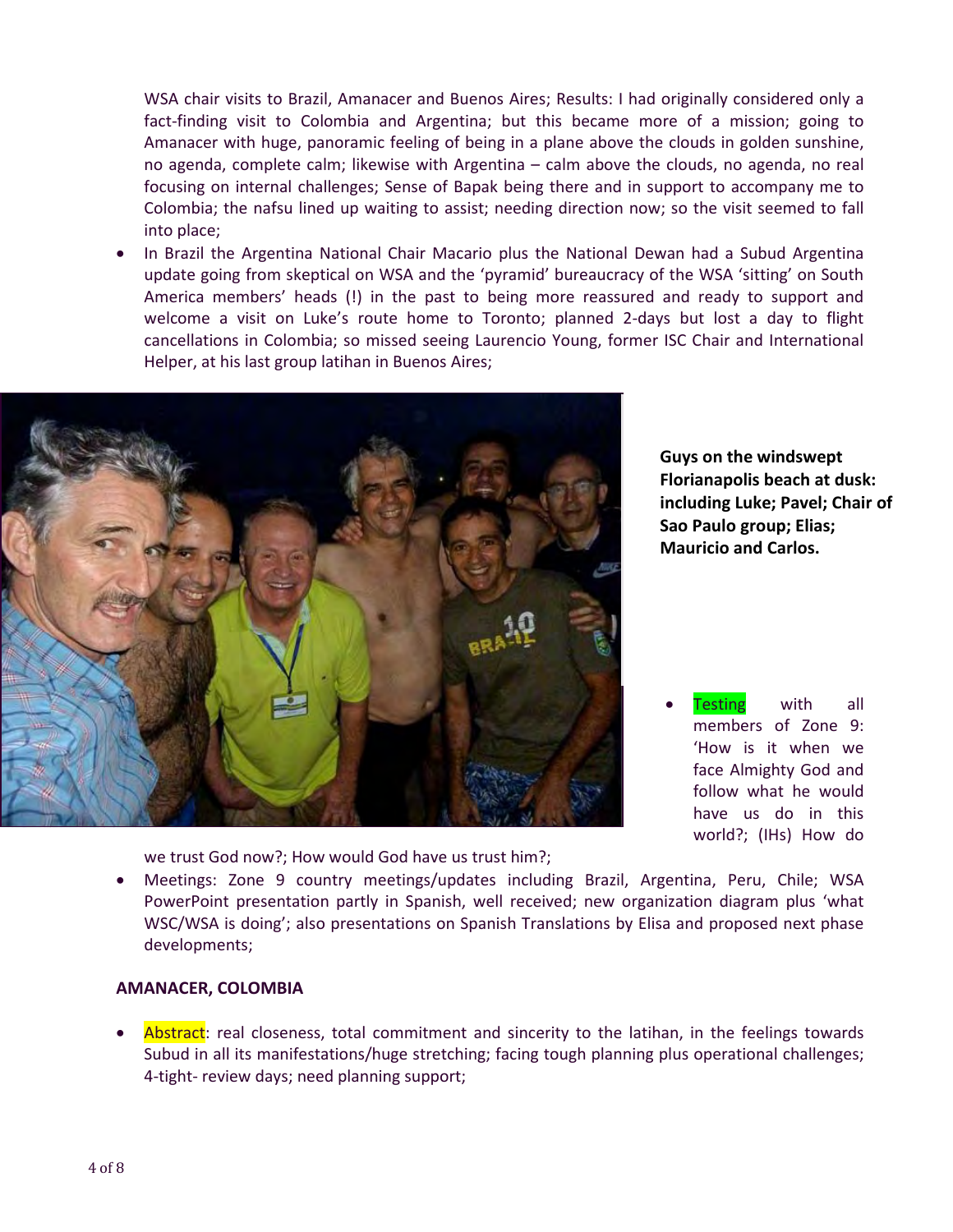- **Amanacer has been somewhat forgotten recently**; faces internal pressures over land ownership, planning and operational issues - needs a new strategic plan plus operations structure; this implies external international organizational and kedjiwaan support;
- The potential of a rejuvenated Amanacer as both international and national centre is great;
- WSA seeks to support and encourage Subud Colombia and Amanacer; to identify experts to help with developing new strategy, completing a review, planning, operations and funding;
- **Fondacion Amanacer plus Subud Colombia** put together a packed 3-day schedule for me; 0800 breakfast; 0900 latihan; 1000 first meetings; lunch; 1400 next phase meetings; 1700 social time; 2100 supper;
- **Operational challenges:** for example, Amanacer has been asked if it could host a 1500-2000 person conferences; but such projects would overwhelm the current team and infrastructure;
- **Meetings: Day 1:** visits to two semillitas schools in one day; amazing leaders and women who lead programs; lunches in small town squares; closeness; all packed together in FA min-van or Willy's jeep; met teachers, parents, kids; need more consistent government funding plus increased help with educational materials/supplies;
- **Day 2: testing** after morning latihan Day 2: 'How is it when I face Almighty God etc.'; also 'How is it when I trust God/How he would have me trust?'; WSA Power Point overview in the afternoon, on the developing international organization well received by small group of 15;
- After this the FA school plus ICDP program meeting between school administration, mothers, teachers and local municipal support workers; project funding under threat for 2011;
- **Day 3:** after latihan full review on Amanacer projects outlook and help sought; Amanacer community of 70 plus people in their 30 plus homes need international as well as Subud Colombia

support for the next development phase; spoke of continuing with school; possible elders village/retirement

community; design & manufacturing enterprises in (3) workshops on site; an eco-village akin to Rungan Sari's with study centre on the 2-3 hectares of bamboo forest at the edge of the Amanacer lands;

• Having had my Bogata-Buenos Aires flight cancelled due to flooding, I had to find a new flight two hours drive away in Cali; so unbelievably 10+ members of Amanacer group all piled into the FA bus with me and drove the 100 kms. on a beautiful sunny day to Cali; a wonderful fellowship; a



**Amanacer members and Luke outside small latihan hall after a walk through the planned eco-village land at Amanacer.**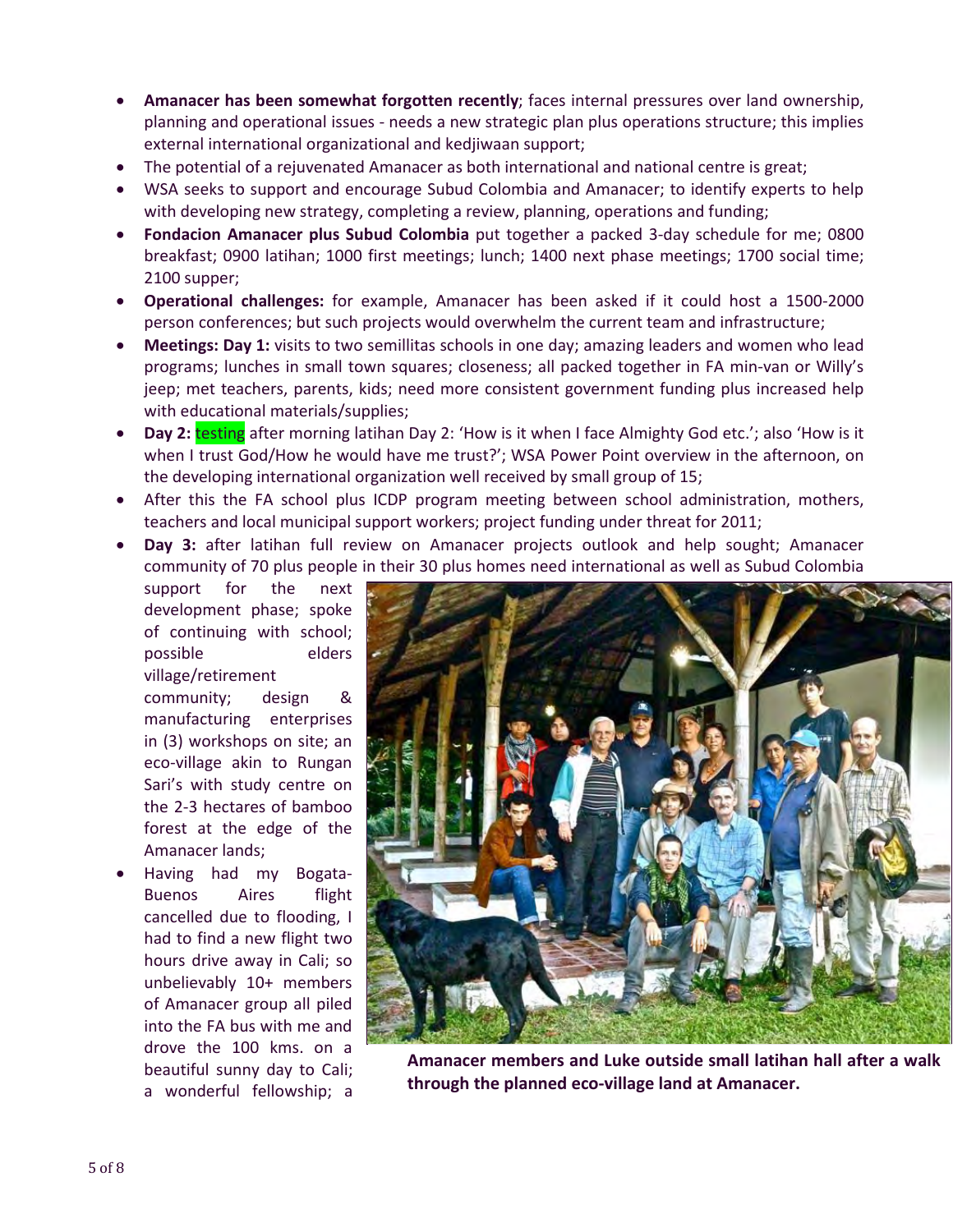heart-touching 3-4 days but given the urgent organizational problems, focused on reaching out for support from the WSA/Subud organization at large;

- **Amanacer Overview:** a new development plan is to be proposed with the help of WSA, Subud Colombia; MSF, SDIA, GHFP, perhaps SES; towards a renewed strategy plus a new operations team backed by visiting or resident experts and entrepreneurs sharing expertise in exchange for low cost accommodation;
- Amanacer finds itself both an international centre plus Subud Colombia's national centre;
- Amanacer projects need restructuring: FA; ICDP; Semillitas; restaurant; hosteria; etc.; all need boosting/support and building up as businesses/projects;
- **Amanacer Strategic Plan discussions:** Luke shared with various combinations of residents but mostly the core FA team the need to define the new Amanacer Vision, build a strategy, build and develop operations incorporating new management from outside the community working alongside the resident's core teams;
- In parallel there is the need to undertake two separate reviews: an Internal Subud Review and an external professional audit focused on lessons learned, operations realignment with new operating procedures established;
- I left Cali and flew first to Quito then Lima and thence down to Buenos Aires; so arrived exhausted at 07:15 the next day after no sleep for 24 hours;



#### **BUENOS AIRES, ARGENTINA**

**Sunday morning Nov.28th – last day in South America with some of the Buenos Aires group in the Subud house courtyard after latihan.**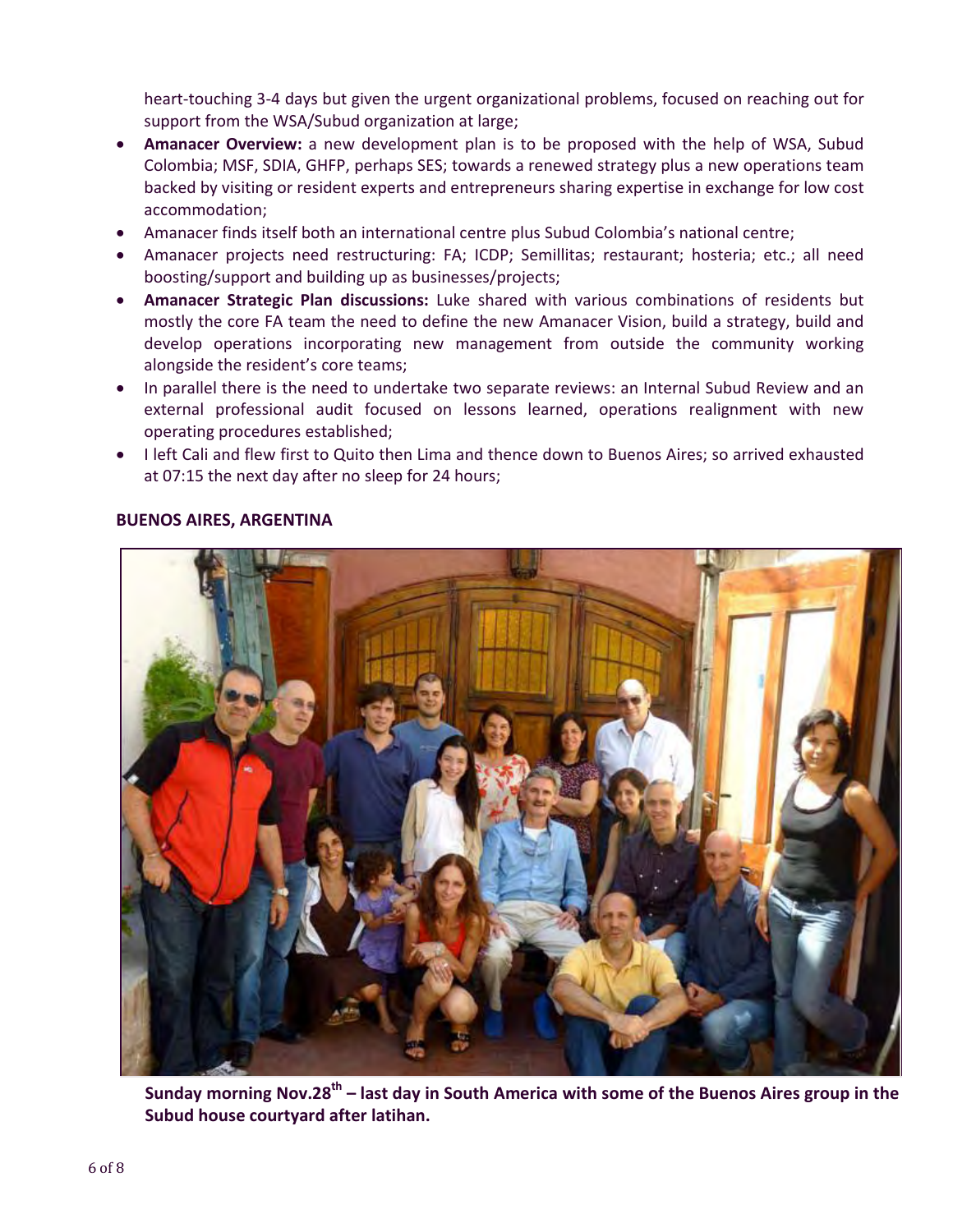- **Abstract:** having met the Argentinean National Dewan at Florianapolis and addressed their concerns about the 'destructuring' of the Subud international bureaucracy! – I knew little of the challenges surrounding Mina Clavero, Nono, and the split Buenos Aires group;
- **Buenos Aires welcome:** Macario picked me up in my somewhat stunned but freshly shaved state; took me for reviving coffee and croissants, thence a short nap while the group gathered at the Subud house for latihan, my visit, and discussion of WSA and Subud Argentina outlooks;
- 10-12 men latihaned after the 7-8 women and I felt to offer the men the Florianapolis testing on; 'How is it when I face Almighty God and follow the work in the world he would have me do?; How do I trust God now?; How would God have me trust?; and finally (from Bapak's '82 Sydney talk Do not be afraid to ask God if there is more); 'from within my latihan - what more would God have me receive?';
- **Circle testing/sharing:** after latihan and testing we sat in a circle to share the men's testing with the women;
- **We talked of WSA** and the chair's roles plus support for the zones; in WSA, WSC and WSA BoD; also of the kedjiwaan base for these roles; how the WSA can help support national committees, centres, the Colombia experience emphasized this and served as a reference point; for Argentina/Buenos Aires own challenges
- **The members felt a breakthrough** even in the few days since Florianapolis; most particularly the previous day when 20 members showed up on the day I was supposed to have arrived (including Laurencio with terminal cancer and who passed away Dec.01);
- **Lessons learned/improved harmony:** There was a stronger feeling of wanting to share lessons learned.; to be closer together again; members emphasized their wish to meet more frequently as they had on these two days; without agendas – just to trust plus be together;
- **WSA Overview/projects:** I also touched on the WSA projects (Communities; Communications; Governance; Africa; WSA translation/WSS etc.) which elicited interest and support since there had been little profiling of WSA until recently with the 'Who is WSA' and new organization chart; there was reassurance that the organization is more of a living entity; more of a network of interconnected activities;
- **Subud in the world/our communities:** I outlined a kedjiwaan aspect to our work of emerging more into the world with reference to Ibu's exhortation to build on what we have with a new spirit of enterprise recognizing lessons learned;
- **Buenos Aires group potential:** sitting in the large beautiful latihan hall entranceway looking out through the sunlit courtyard, there was a feeling of new possibility; of the group having talents to offer the greater community/city beyond; Macario the national chair, noted that there had been past social outreach activities in BA; so now as the group rebuilds trust and harmony, more may yet be possible; finally I had to leave for the long flight home.

# **2. ONGOING INITIATIVES**

- 1. **WSA Archives** next phase: WSA is planning on co-funding this project alongside international fundraising towards budgeted \$180K over the next 2-3 years;
- 2. **WSA Africa Strategy**: possible late 2011 Africa Zonal Gathering; our first meeting emphasized the need for coordinated visits to groups in (6) countries; WSA will be working with the IHs, SDIA, MSF and the Zone 5 and 6 Reps. in terms of supporting these vital visits to help build strong groups and healthy enterprises in Africa;
- 3. **WSA Subud Communities**: identifying projects for support; international centres (Rungan Sari; Amanacer; Wisma Subud) also larger groups are all seeking support in terms of their next phase of